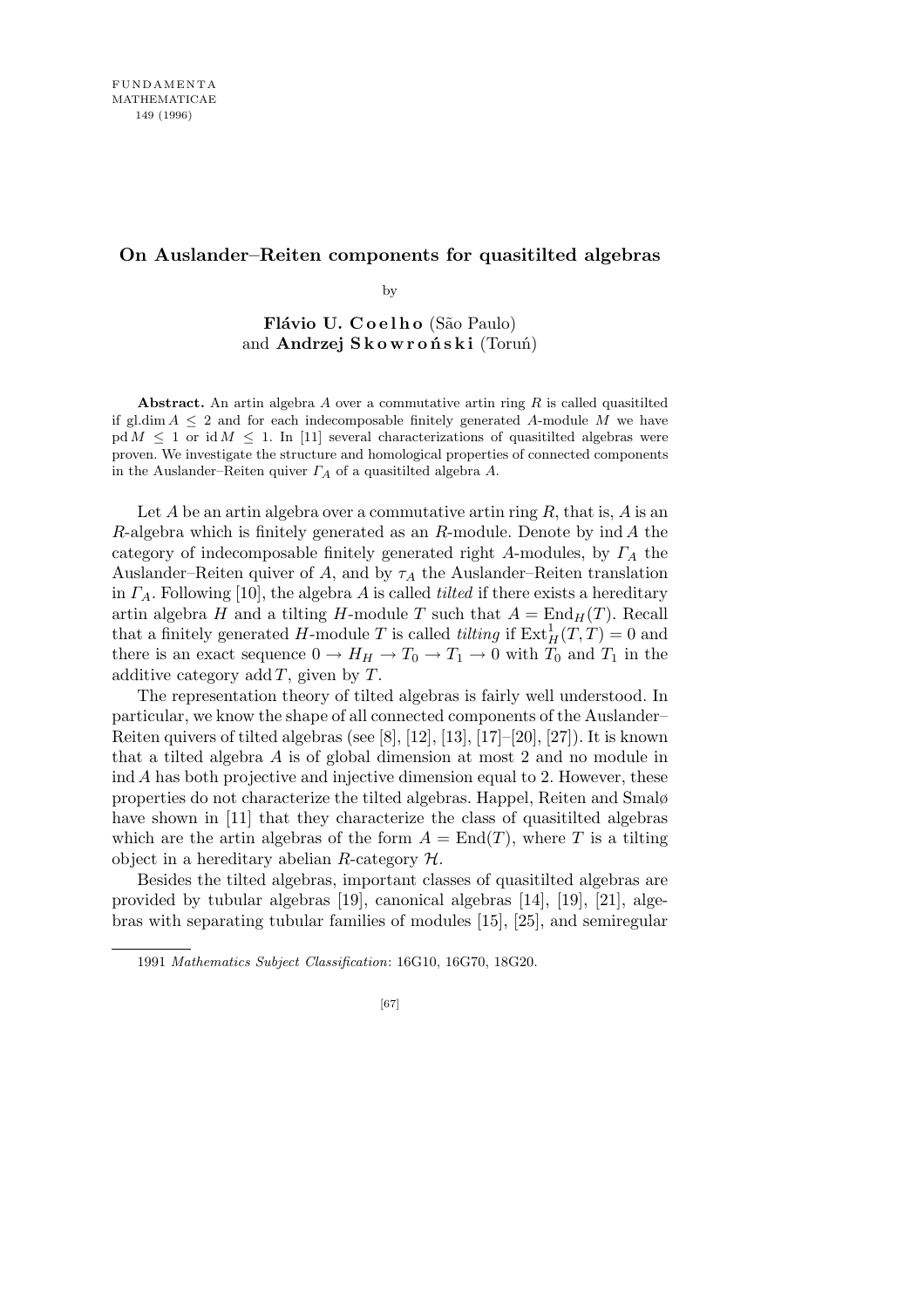branch enlargements of such algebras (see [7]). Moreover, it is known that any representation-finite quasitilted algebra is tilted [11].

An important result proven in [11] is the following trisection of the category ind *A* of a quasitilted algebra *A*. Namely, let *A* be a quasitilted algebra,  $\mathcal{R} = \mathcal{R}_A$  be the full subcategory of ind *A* formed by the modules all of whose successors in ind *A* have injective dimension at most one, and  $\mathcal{L} = \mathcal{L}_A$  be the full subcategory of ind *A* formed by the modules all of whose predecessors in ind *A* have projective dimension at most one. Then we have a trisection

$$
\text{ind}\,A = (\mathcal{L}\setminus\mathcal{R}) \vee (\mathcal{L}\cap\mathcal{R}) \vee (\mathcal{R}\setminus\mathcal{L})
$$

such that

$$
\text{Hom}_A(\mathcal{L} \cap \mathcal{R}, \mathcal{L} \setminus \mathcal{R}) = 0, \quad \text{Hom}_A(\mathcal{R} \setminus \mathcal{L}, \mathcal{L} \cap \mathcal{R}) = 0,
$$

and

$$
\text{Hom}_A(\mathcal{R}\setminus\mathcal{L},\mathcal{L}\setminus\mathcal{R})=0.
$$

Moreover,  $\mathcal{L}$  (respectively,  $\mathcal{R}$ ) contains all indecomposable projective (respectively, injective) *A*-modules.

We investigate here the structure of connected components in the Auslander–Reiten quiver of an arbitrary quasitilted algebra *A*. Good understanding of the Auslander–Reiten components seems to be the main step in describing the ring structure and representation theory of arbitrary quasitilted algebras (see  $[15]$ ,  $[24]-[26]$ ). We are mainly interested in quasitilted algebras which are not tilted.

In order to state our main results, recall that a (connected) component *Γ* of *Γ<sup>A</sup>* is called *regular* if *Γ* contains neither a projective module nor an injective module. Moreover, *Γ* is called *semiregular* if *Γ* does not contain a projective module and an injective module at the same time. We shall prove the following facts.

Theorem (A). *Let A be a quasitilted artin algebra*, *and Γ be a component of Γ<sup>A</sup> containing an oriented cycle. Then Γ is a semiregular tube.*

We note that a semiregular tube is either regular (that is, of the form  $\mathbb{Z} \mathbb{A}_{\infty} / (\tau^s)$ , for some  $s \geq 1$ ) or is obtained from a regular tube by a finite sequence of ray (or coray) insertions.

Theorem (B). *Let A be a quasitilted algebra*, *and Γ be a regular component of*  $\Gamma_A$ *.* 

(i) *If*  $\Gamma \cap \mathcal{R} \neq \emptyset$ , *then*  $\Gamma$  *is contained in*  $\mathcal{R}$ *.* 

(ii) *If*  $\Gamma \cap \mathcal{L} \neq \emptyset$ , *then*  $\Gamma$  *is contained in*  $\mathcal{L}$ *.* 

Theorem (C). *Let A be a quasitilted algebra and Γ be a component of Γ<sup>A</sup> with infinitely many τA-orbits or containing an oriented cycle.*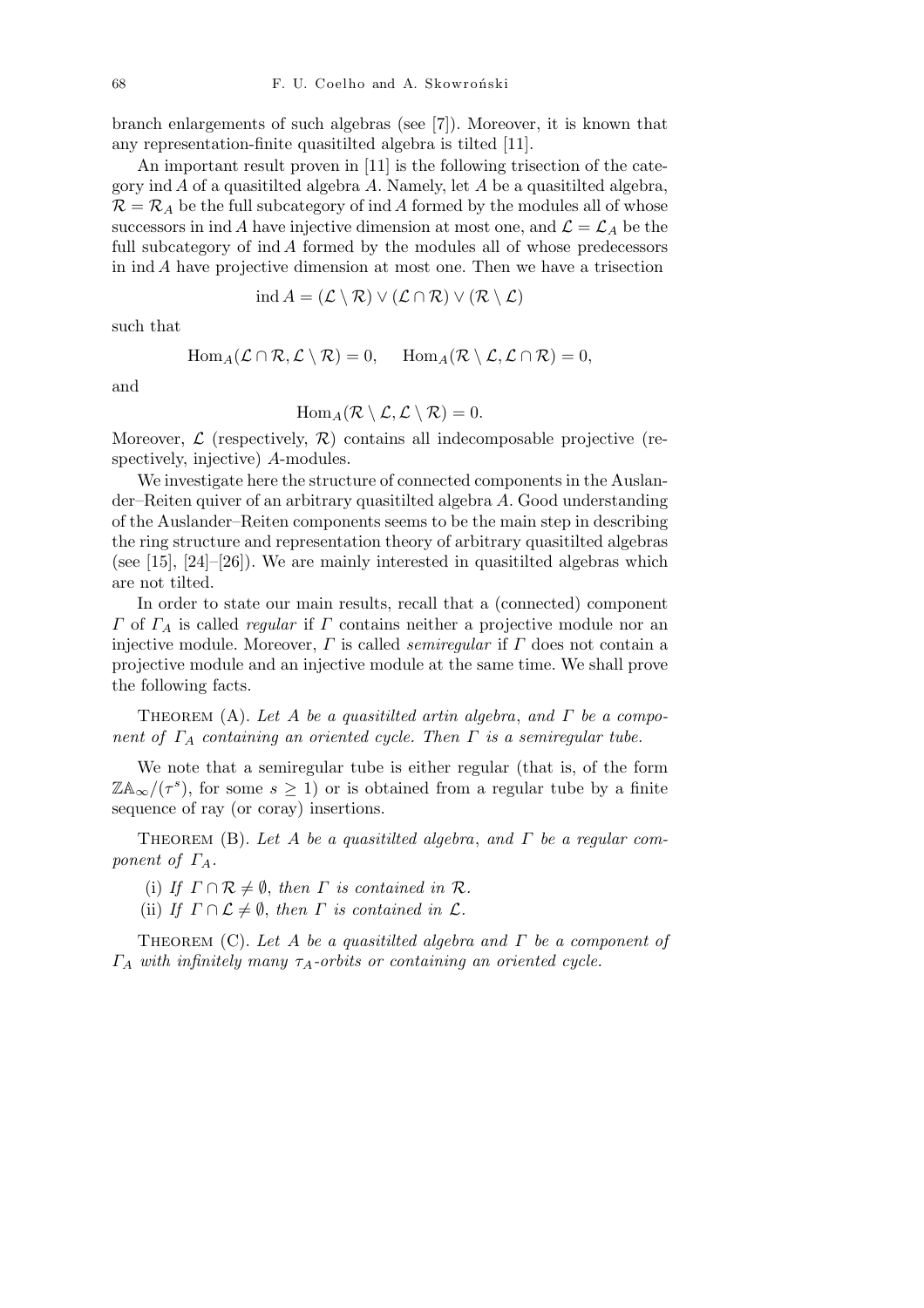- (i) If  $\Gamma$  *contains a projective module, then*  $\Gamma$  *is contained in*  $\mathcal{L} \setminus \mathcal{R}$ *.*
- (ii) *If Γ contains an injective module, then Γ is contained in*  $\mathcal{R} \setminus \mathcal{L}$ *.*

Theorem (D). *Let A be a quasitilted algebra which is not tilted*, *and Γ be a component of*  $\Gamma_A$ *.* 

- (i) *If Γ contains a projective module, then Γ is contained in*  $\mathcal{L} \setminus \mathcal{R}$ *.*
- (ii) *If*  $\Gamma$  *contains an injective module, then*  $\Gamma$  *is contained in*  $\mathcal{R} \setminus \mathcal{L}$ *.*

We also get the following immediate consequences of the above theorems.

Corollary (E). *Let A be a quasitilted algebra which is not tilted. Then every component of Γ<sup>A</sup> is semiregular.*

Corollary (F). *Let A be a quasitilted algebra which is not tilted. Then every component*  $\Gamma$  *of*  $\Gamma_A$  *having a module from*  $\mathcal{R} \cap \mathcal{L}$  *is regular, and hence consists entirely of modules from R ∩ L.*

Further consequences will be discussed in Section 6.

This paper is organized as follows. In Section 1 we prove preliminary results on the paths between indecomposable modules over artin algebras, playing a crucial role in our further investigations. In Section 2 we recall some facts on tilted and quasitilted algebras applied in the paper. Sections 3, 4 and 5 are devoted to the structure of components with oriented cycles, regular components, and nonregular components, respectively, in the Auslander–Reiten quivers of quasitilted algebras. In Section 6 we present some consequences of our main results.

## **1. Preliminary results**

**1.1.** Let *A* be an artin algebra over a commutative artin ring *R*, that is, *A* is an *R*-algebra which is finitely generated as an *R*-module. Unless otherwise stated all algebras are assumed to be basic and connected. By an *A*-module is meant a finitely generated right *A*-module. We shall denote by mod*A* the category of all (finitely generated) *A*-modules, and by ind *A* the full subcategory of mod*A* with one representative of each isomorphism class of indecomposable *A*-modules. Then rad(mod *A*) denotes the *Jacobson radical* of mod $A$ , that is, the ideal in mod $A$  generated by all noninvertible morphisms between indecomposable modules in mod *A*. The *infinite radical*  $\text{rad}^{\infty}(\text{mod }A)$  of  $\text{mod }A$  is the intersection of all powers  $\text{rad}^{i}(\text{mod }A), i \geq 1$ , of rad(mod *A*).

**1.2.** We denote by  $\Gamma_A$  the Auslander–Reiten quiver of *A*, and by  $\tau =$ *D* Tr and  $\tau^-$  = Tr *D* the Auslander–Reiten translations in  $\Gamma_A$ . We identify the vertices of *Γ<sup>A</sup>* with the corresponding *A*-modules in ind *A*. By a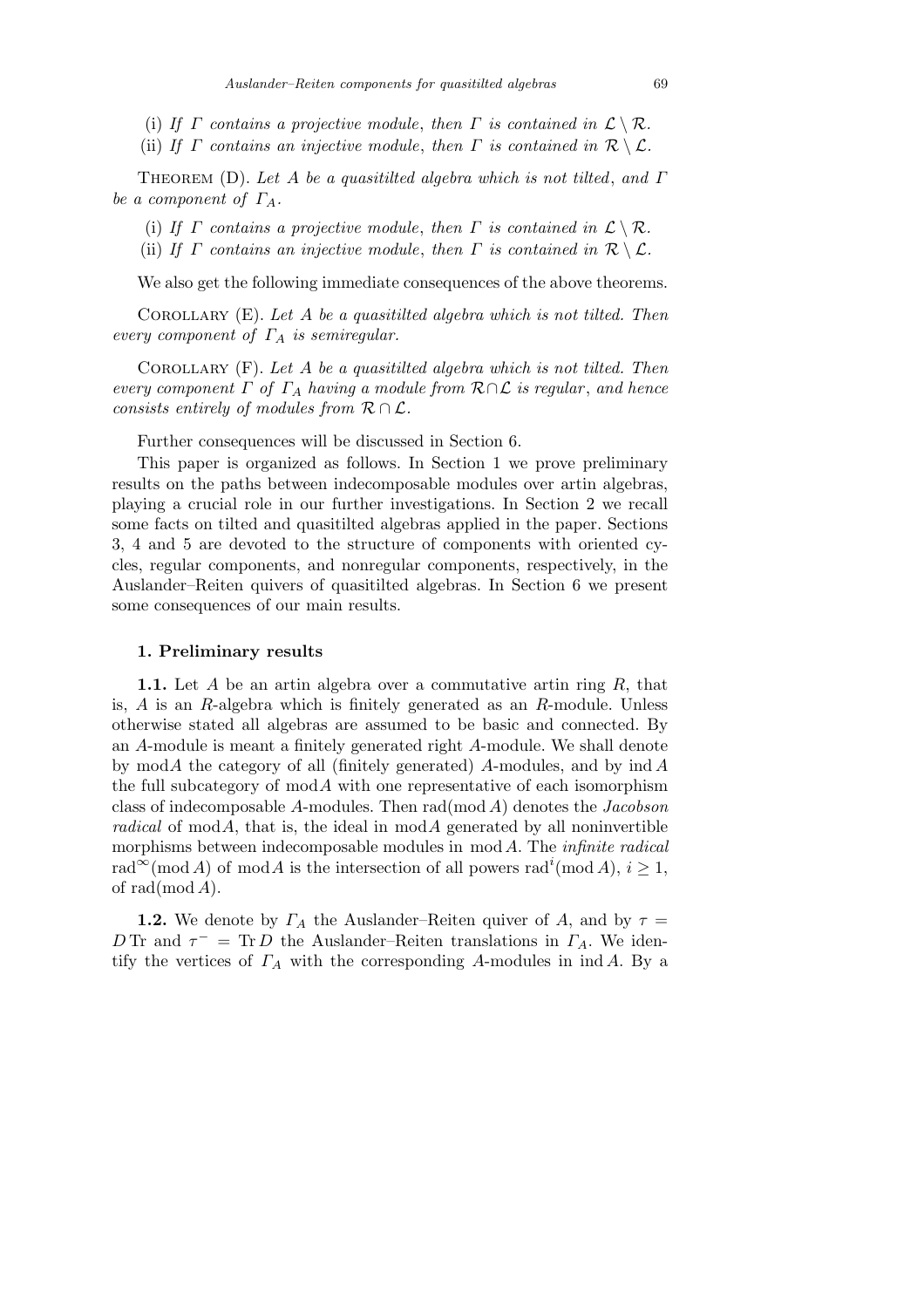*component* of *Γ<sup>A</sup>* we mean a connected component. We observe that a morphism between indecomposable modules lying in different components of *Γ<sup>A</sup>* belongs to rad<sup>∞</sup>(mod *A*).

We frequently use the fact that, for an *A*-module *X*, pd  $X \leq 1$  if and only if  $\text{Hom}_{A}(D(A), \tau X) = 0$  (respectively, id  $X \leq 1$  if and only if  $Hom_A(\tau^- X, A) = 0$ ) (see [19, p. 74]).

Let *Γ* be a component of  $\Gamma_A$ . Then *Γ* is said to be *regular* if *Γ* contains neither a projective module nor an injective module, and *semiregular* if *Γ* does not contain a projective module and an injective module at the same time. Also, *Γ* is said to be *postprojective* (respectively, *preinjective*) if *Γ* contains no oriented cycles and each module in  $\Gamma$  belongs to the  $\tau$ -orbit of a projective (respectively, an injective) module. We denote by *<sup>l</sup>Γ* the *left stable part* of *Γ* obtained from *Γ* by deleting the *τ*-orbits of projective modules, by *<sup>r</sup>Γ* the *right stable part* of *Γ* obtained from *Γ* by deleting the *τ* -orbits of injective modules, and by *<sup>s</sup>Γ* the *stable part* of *Γ* obtained from *Γ* by deleting the *τ* -orbits of both the projective and the injective modules.

A module  $M \in \text{ind } A$  is called *τ*-*periodic* if there exists an  $m \geq 1$  such that  $\tau^m M \simeq M$ . Given  $M \in \text{ind } A$ , we denote by  $\mathcal{O}(M)$  the  $\tau$ -*orbit* of M, that is,

$$
\mathcal{O}(M) = \{ \tau^m M : m \in \mathbb{Z} \}.
$$

**1.3.** Let  $M, N \in \text{ind } A$ . A *path* from  $M$  to  $N$  is given by a sequence of nonzero morphisms

$$
M = X_0 \stackrel{f_1}{\rightarrow} X_1 \rightarrow \dots \stackrel{f_t}{\rightarrow} X_t = N,
$$

where, for each *i*,  $X_i$  is an indecomposable module and  $f_i$  is in rad(mod  $A$ ). We denote a path from *M* to *N* by  $M \rightarrow N$ . If the morphisms  $f_i$  are in addition irreducible, then we call it a *path of irreducible maps*. An *oriented cycle* is a path of irreducible maps from a module to itself. A path of irreducible maps  $X_0 \to X_1 \to \ldots \to X_t$  is called *sectional* if  $X_i \not\cong \tau X_{i+2}$  for each  $i = 0, \ldots, t - 2$ .

Given a path  $M \rightsquigarrow N$ , M is said to be a *predecessor* of N and N a *successor* of *M*. The meaning of the terms "predecessor (or successor) by irreducible maps" should be clear. Finally, given  $M, N \in \text{ind } A$ , we write *M* — *N* whenever there is either an irreducible map  $M \rightarrow N$  or an irreducible map  $N \to M$ . For more details on the Auslander–Reiten theory we refer the reader to [3] and [19].

**1.4.** We now prove two lemmas needed later on.

Lemma. *Let A be an artin algebra*,

$$
(*) \t\t X = X_0 \to X_1 \to \dots \to X_t = X
$$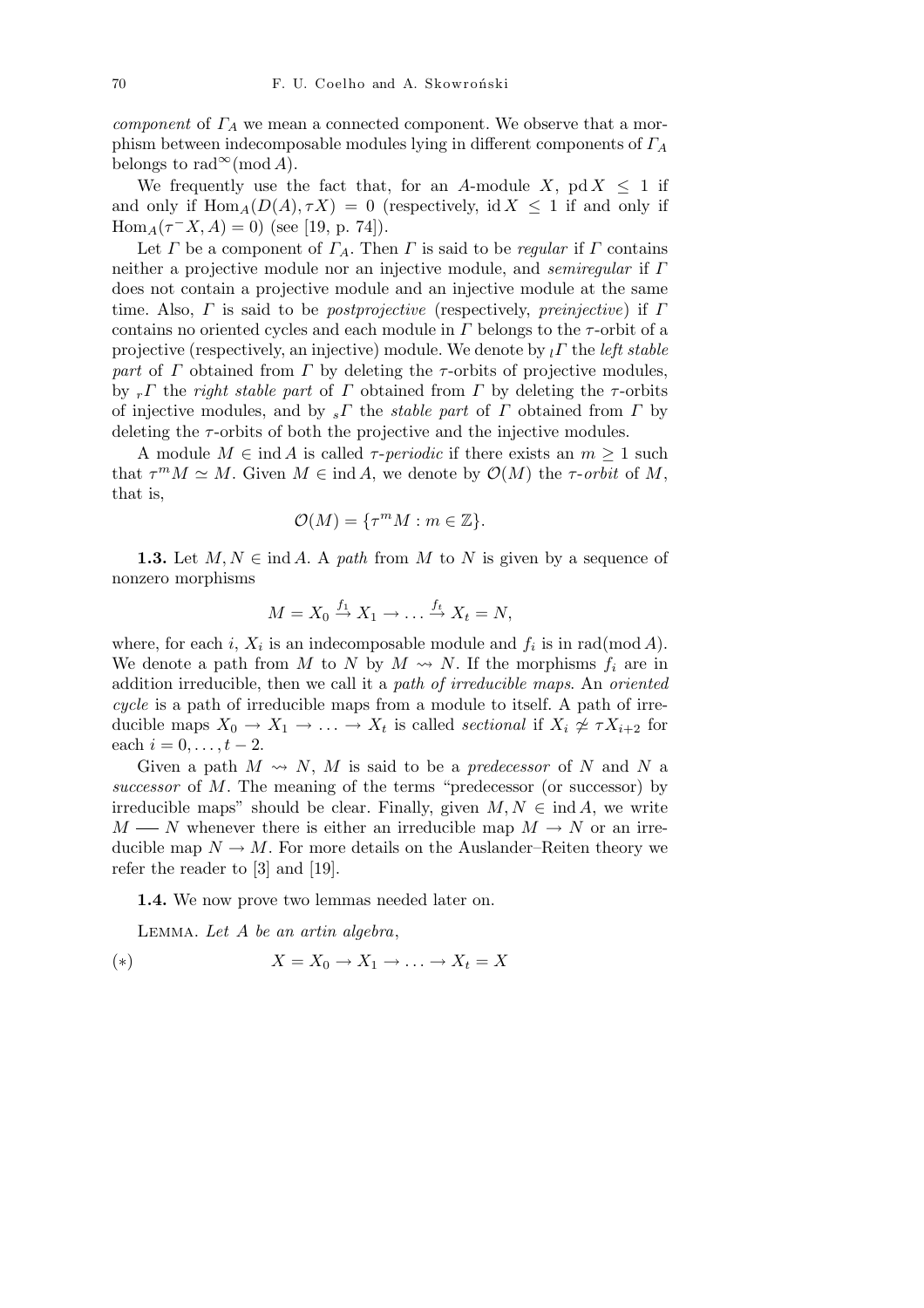*be an oriented cycle through indecomposable modules, and*  $r \geq 1$ . If  $\tau^{i} X_{j}$  $f \neq 0$  *for each*  $1 \leq i \leq r$  *and each*  $j = 0, \ldots, t$ , *then there exists a path of irreducible maps from*  $X$  *to*  $\tau$ <sup>*r*</sup> $X$ *.* 

P r o o f. We know, by [4], that the oriented cycle  $(*)$  is not sectional. Therefore, there exists an *l*,  $2 \leq l \leq t$ , such that  $\tau X_l \simeq X_{l-2}$ . By hypothesis, one can apply  $\tau$  to  $(*)$  to get

$$
(**) \qquad \qquad \tau X = \tau X_0 \to \tau X_1 \to \ldots \to \tau X_t = \tau X.
$$

Observe that the module  $\tau X_l \simeq X_{l-2}$  appears in both (\*) and (\*\*), and hence there exists a path from *X* to  $\tau X$ , namely

$$
X = X_0 \to X_1 \to \ldots \to X_{l-2} \simeq \tau X_l \to \tau X_{l+1} \to \ldots \to \tau X_t = \tau X.
$$

By applying  $\tau$  and composing the paths, we get the desired result.

**1.5.** The next result extends [22, Lemma 4].

Lemma. *Let A be an artin algebra and denote by n the rank of the Grothendieck group*  $K_0(A)$  *of A. Let Γ be a connected component of*  $\Gamma_A$ and  $\Gamma'$  be a connected component of  $\ _s\Gamma$ . Assume that  $\Gamma'$  has infinitely *many τ*-*orbits and no oriented cycles. Let M be a module in*  $Γ'$  *such that the length of any walk in Γ from a nonstable module to the τ -orbit of M is at least* 2*n. Then, for each*  $s \geq 1$ *, there exists a path* 

$$
M = X_0 \to X_1 \to \ldots \to X_l = \tau^s M
$$

*in* mod*A with all*  $X_i$  *in*  $\Gamma$ *.* 

P r o o f. It is enough to show that there exists a path in mod *A* from *M* to *τM* through modules in *Γ*, and then proceed inductively. By [22, Lemma 4], there is a path

$$
M = X'_0 \to X'_1 \to \ldots \to X'_t = M
$$

in mod*A* with  $X'_1, \ldots, X'_t$  belonging to *Γ*. Since *Γ* has no oriented cycles, one of the maps in the above path should be in  $\text{rad}^{\infty}(\text{mod }A)$ . We infer that there exists a path

(\*) 
$$
M = Y_0 \stackrel{f_0}{\rightarrow} Y_1 \stackrel{f_1}{\rightarrow} \ldots \rightarrow Y_r \stackrel{f_r}{\rightarrow} \ldots \rightarrow Y_{r+n} \stackrel{f_{r+n}}{\rightarrow} Y_{r+n+1} \stackrel{f_{r+n+1}}{\rightarrow} M
$$
,

where the morphisms  $f_r, \ldots, f_{r+n+1}$  are irreducible maps (this is done by using the lifting properties of almost split sequences). Consider now the path of irreducible maps

$$
(**) \t Y_r \xrightarrow{f_r} Y_{r+1} \to \ldots \to Y_{r+n} \xrightarrow{f_{r+n}} Y_{r+n+1}.
$$

If  $(**)$  is nonsectional, then there exists an *i*,  $r \leq i \leq r + n - 1$ , such that  $Y_i \simeq \tau Y_{i+2}$ , and thus there exists a path of irreducible maps

$$
Y_r \to \ldots \to Y_i \to \tau Y_{i+3} \to \ldots \to \tau M
$$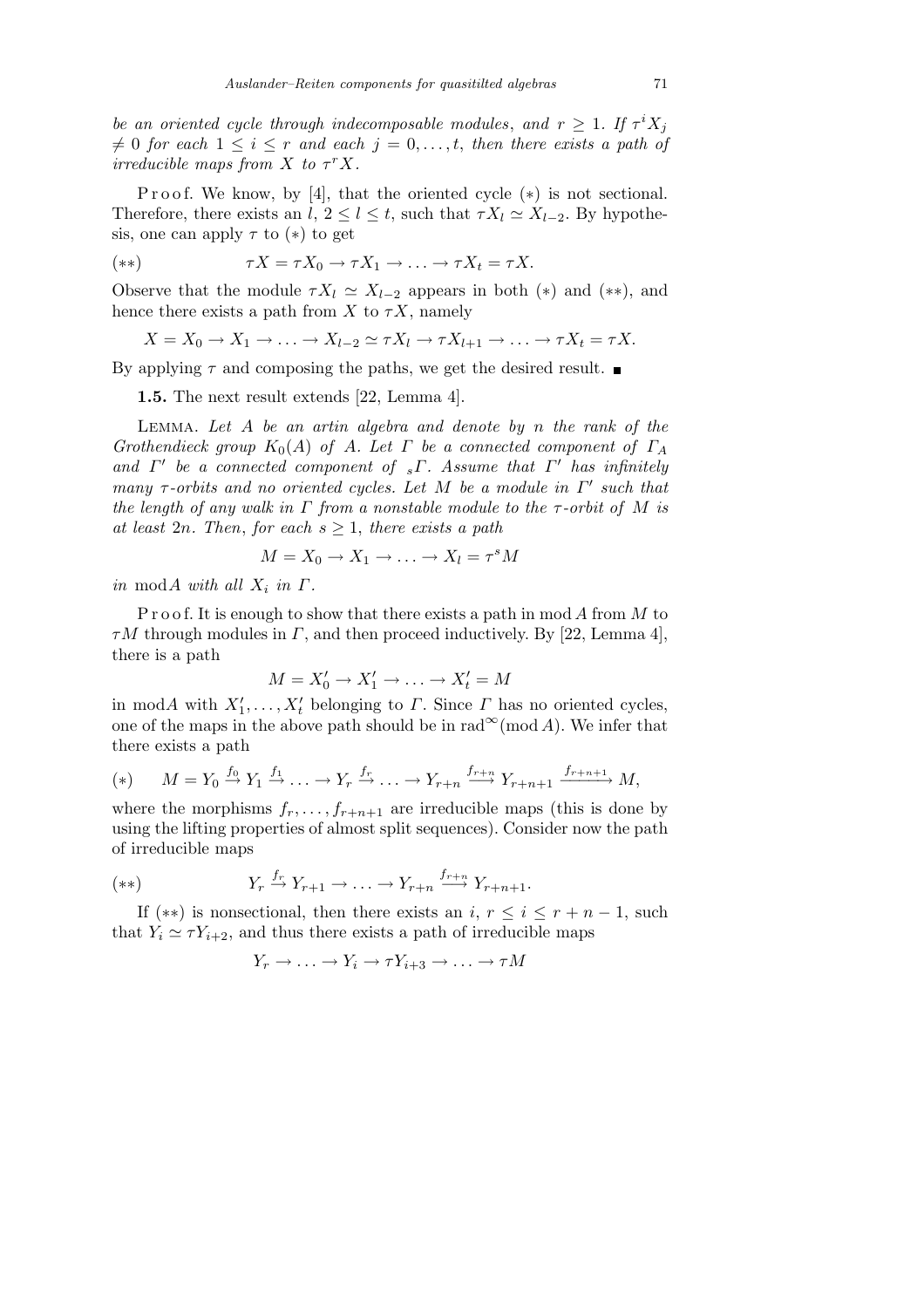(observe that the modules in (*∗∗*) are left stable, and hence one can apply  $\tau$  to them). Therefore, there exists a path from *M* to  $\tau M$  passing through modules in *Γ*, namely

$$
M = Y_0 \to Y_1 \to \dots \to Y_r \to \dots \to Y_i \to \tau Y_{i+3} \to \dots \to \tau M.
$$

Suppose now (*∗∗*) is sectional. Then, by [22, Lemma 2], there exist *j* and  $l, r \leq j, l \leq r+n+1$ , and a nonzero map  $g \in \text{Hom}_A(Y_j, \tau Y_l) = \text{rad}^{\infty}(Y_j, \tau Y_l)$ . Hence,

$$
M = Y_0 \to Y_1 \to \dots \to Y_j \xrightarrow{g} \tau Y_l \to \tau Y_{l+1} \to \dots \to \tau M
$$

gives the required path from *M* to  $\tau M$  passing through modules in *Γ*. Now, since for each  $i \geq 1$ ,  $\tau^i M$  is in the conditions of the Lemma, we can iterate the above procedure to get a path from *M* to each  $\tau^r M$ ,  $r \geq 1$ , as required.

**1.6.** COROLLARY. Let *A* be an artin algebra and *Γ* be a regular compo*nent of*  $\Gamma_A$  *with infinitely many*  $\tau$ -*orbits. Then, for each*  $M \in \Gamma$ *, and each*  $r \geq 1$ , *there exists a path in* mod*A from M to*  $\tau^r M$ *.* 

## **2. Quasitilted algebras**

**2.1.** In this section we collect the results on quasitilted algebras needed along the paper. We start by recalling some facts on tilted algebras. For details on tilting theory we refer the reader to [10] and [19]. Let *H* be a hereditary algebra and let *T* be a tilting *H*-module, that is, a module such that  $\mathrm{Ext}^1_H(T,T) = 0$  and there exists a short exact sequence  $0 \to H \to T_0 \to$  $T_1 \rightarrow 0$ , where  $T_0$  and  $T_1$  are in add *T*. The algebra  $B = \text{End}_H(T)$  is called a *tilted algebra*. An important fact about a tilted algebra  $B$  is that  $\Gamma_B$  contains a component, called *connecting*, which contains a so-called complete slice *Σ* which reproduces in a sense the structure of the hereditary algebra *H*. It is well known that all successors of such a  $\Sigma$  have injective dimension at most one, and all predecessors of *Σ* have projective dimension at most one. Recall that a subquiver  $\Sigma$  in a component  $\Gamma$  of  $\Gamma_A$  is called a *complete slice* if: (a) *Σ* is sincere; (b) *Σ* is path closed in mod*A*, and (c) *Σ* meets each *τ*-orbit of *Γ* exactly once.

Let  $B = \text{End}_{H}(T)$ , where T is a tilting module over a representationinfinite hereditary algebra *H*. If *T* is a postprojective *H*-module (equivalently, rad<sup>∞</sup>(−*,T*) = 0), then the algebra *B* is called *concealed*. It is well known that the Auslander–Reiten quiver of a tilted algebra *B* contains at most two connecting components, and it has exactly two if and only if *B* is concealed. Also, *T* is a regular *H*-module if and only if the connecting component of *Γ<sup>B</sup>* is regular.

**2.2.** We now recall the definition of quasitilted algebras and some relevant results. We refer the reader to [11] for the proof of these results.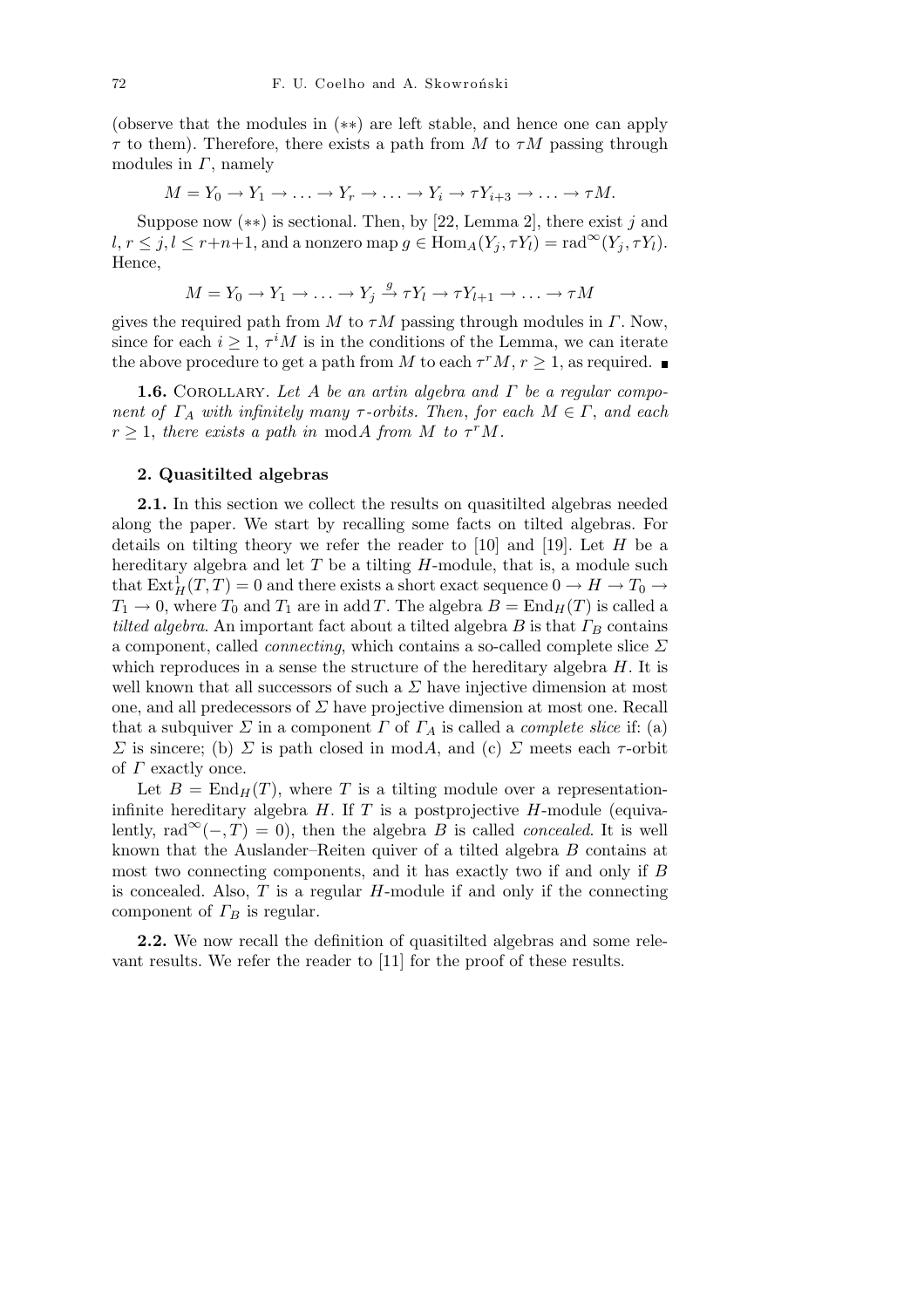DEFINITION. An algebra *A* is said to be *quasitilted* if gl.dim  $A \leq 2$  and for each  $X \in \text{ind } A$ , either pd  $X \leq 1$  or id  $X \leq 1$ .

Tilted algebras are clearly examples of quasitilted algebras. However, as mentioned in the introduction the class of quasitilted algebras is much larger. It has been proven in [11, (II.3.6)] that representation-finite quasitilted algebras are tilted.

**2.3.** We mention the next result for later reference.

Theorem ([11, (II.1.14)]). *Let A be a quasitilted algebra. Then any path in* ind *A starting in an injective module and ending in a projective module has a refinement formed by irreducible maps and every such path is sectional.*

**2.4.** Let *A* be a quasitilted algebra. An important result is the existence of the following trisection of the category ind *A*. Let

 $\mathcal{R} = \mathcal{R}_A = \{X \in \text{ind } A : \text{for each } Y \text{ with } X \rightsquigarrow Y, \text{ id } Y \leq 1\},$ 

$$
\mathcal{L} = \mathcal{L}_A = \{ X \in \text{ind } A : \text{for each } Y \text{ with } Y \leadsto X, \text{ pd } Y \le 1 \}.
$$

This induces a trisection

$$
ind A = (\mathcal{L} \setminus \mathcal{R}) \vee (\mathcal{L} \cap \mathcal{R}) \vee (\mathcal{R} \setminus \mathcal{L})
$$

such that

$$
\text{Hom}_A(\mathcal{L} \cap \mathcal{R}, \mathcal{L} \setminus \mathcal{R}) = 0, \quad \text{Hom}_A(\mathcal{R} \setminus \mathcal{L}, \mathcal{L} \cap \mathcal{R}) = 0,
$$

and

$$
\operatorname{Hom}_A(\mathcal{R}\setminus\mathcal{L},\mathcal{L}\setminus\mathcal{R})=0.
$$

Moreover,  $\mathcal L$  contains all the indecomposable projective modules and it is closed under predecessors, while  $R$  contains all the indecomposable injective modules and it is closed under successors.

**2.5.** The next result gives a criterion for a quasitilted algebra to be tilted.

THEOREM  $([11, (II.3.4)])$ . Let A be a quasitilited algebra. If  $\mathcal R$  contains *a projective module*, *then A is tilted.*

**2.6.** Let *A* be a tilted algebra. Then, clearly, any complete slice in mod *A* is contained in  $\mathcal{R} \cap \mathcal{L}$ . In particular, for tilted algebras  $\mathcal{R} \cap \mathcal{L}$  is nonempty. For quasitilted algebras which are not tilted, it is still an open question whether  $\mathcal{R} \cap \mathcal{L}$  in nonempty. We shall show (Corollary (F)) that, if  $\mathcal{R} \cap \mathcal{L}$  is nonempty for a quasitilted algebra which is not tilted, then *R ∩ L* is formed by modules lying in regular components.

## **3. Components with oriented cycles**

**3.1.** Let *A* be a quasitilted algebra and *Γ* be a component of *Γ<sup>A</sup>* containing oriented cycles. We shall show that  $\Gamma$  is in fact a semiregular tube, generalizing a result known for tilted algebras (see [12], [13], [17]). The main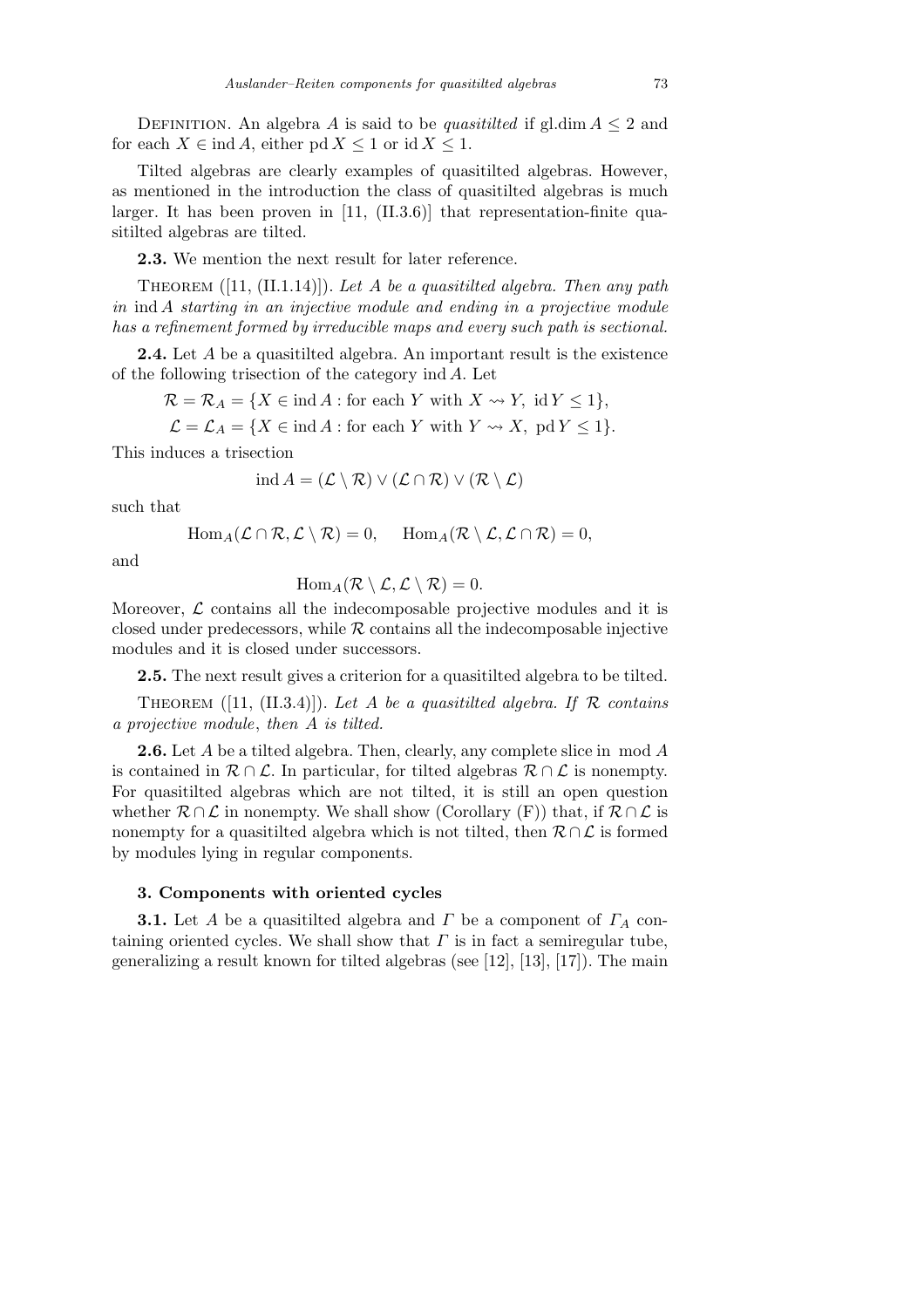point in the proof is to show that such a *Γ* is semiregular. Semiregular components with oriented cycles have been described in [9], [16] and [28], and they are either of the form  $\mathbb{Z} \mathbb{A}_{\infty}/(\tau^m)$  for some  $m \geq 1$  (if regular), or obtained from it by a finite sequence of ray (or coray) insertions.

Theorem (A). *Let A be a quasitilted algebra*, *and Γ be a component of Γ<sup>A</sup> containing an oriented cycle. Then Γ is a semiregular tube.*

P r o o f. Let *Γ* be a component of *Γ<sup>A</sup>* containing an oriented cycle. We first observe that *Γ* is infinite. Indeed, if *Γ* is finite, then *A* is representationfinite, and hence by (2.2) it is tilted and  $\Gamma$  (=  $\Gamma_A$ ) is a connecting component. It is well known that, in this case, *Γ* has no oriented cycles, a contradiction, and hence *Γ* is infinite.

If *Γ* is regular, then by [9] and [28], *Γ* is a stable tube. If *Γ* is semiregular but not regular, it follows from [16] that *Γ* is a semiregular tube.

Suppose then that *Γ* is not semiregular. We first claim that *Γ* has no *τ* -periodic modules. Suppose *Γ* has a *τ* -periodic module. Since *Γ* is not regular, we infer, using [2, (6.2)], that there exists an irreducible map  $X \to Y$ , where  $X$  is a  $\tau$ -periodic module, and  $Y$  is neither left nor right stable, that is, there are *m* and *m'* such that  $\tau^m Y$  is a projective module *P* and  $\tau^{m'} Y$  is an injective module *I*. Therefore, there exists a nonsectional path from *I* to *P*, which contradicts our hypothesis that *A* is quasitilted (see (2.3)). This proves the claim.

Consider now the left and right stable parts *<sup>l</sup>Γ* and *<sup>r</sup>Γ* of *Γ*. Since *Γ* is infinite, either  $_l \Gamma$  or  $_r \Gamma$  is nonempty. Suppose  $_l \Gamma \neq \emptyset$  and let  $\Gamma'$  be a connected component of  $_l \Gamma$ . Clearly,  $\Gamma'$  is infinite because otherwise it would contain a *τ* -periodic module, contradicting the above claim.

We now show that  $\Gamma'$  contains no oriented cycles. Suppose it contains oriented cycles. Then *Γ'* contains injective modules, because otherwise it would be a stable tube by [9] and [28], in particular, it would contain  $\tau$ periodic modules, a contradiction to the claim. Summing up,  $\Gamma'$  is an infinite connected component of  $\iota \Gamma$  with oriented cycles and containing injective modules. Then, by [16, (2.3)], there exists an infinite sectional path

$$
\dots \tau^{2t} X_1 \to \tau^t X_s \to \dots \to \tau^t X_2 \to \tau^t X_1 \to X_s \to \dots \to X_1
$$

with  $t > s$  such that  $\{X_1, \ldots, X_s\}$  is a complete set of representatives of *τ*-orbits in  $\Gamma'$ . Since  $\Gamma'$  is a component of  $\iota \Gamma$  and  $\Gamma$  is not left stable, there exists an irreducible map  $X' \to X''$  with  $X''$  in the *τ*-orbit of a projective module and  $X' \in \Gamma'$ . By applying  $\tau$  as many times as necessary, there exists an irreducible map  $X \to P$  with  $X \in \Gamma'$  and P an indecomposable projective module. Since  $X \in \Gamma'$ , we infer that  $\tau^{m'} X \simeq \tau^{mt} X_j$  for some  $1 \leq j \leq s$ , and some  $m, m' \geq 0$ .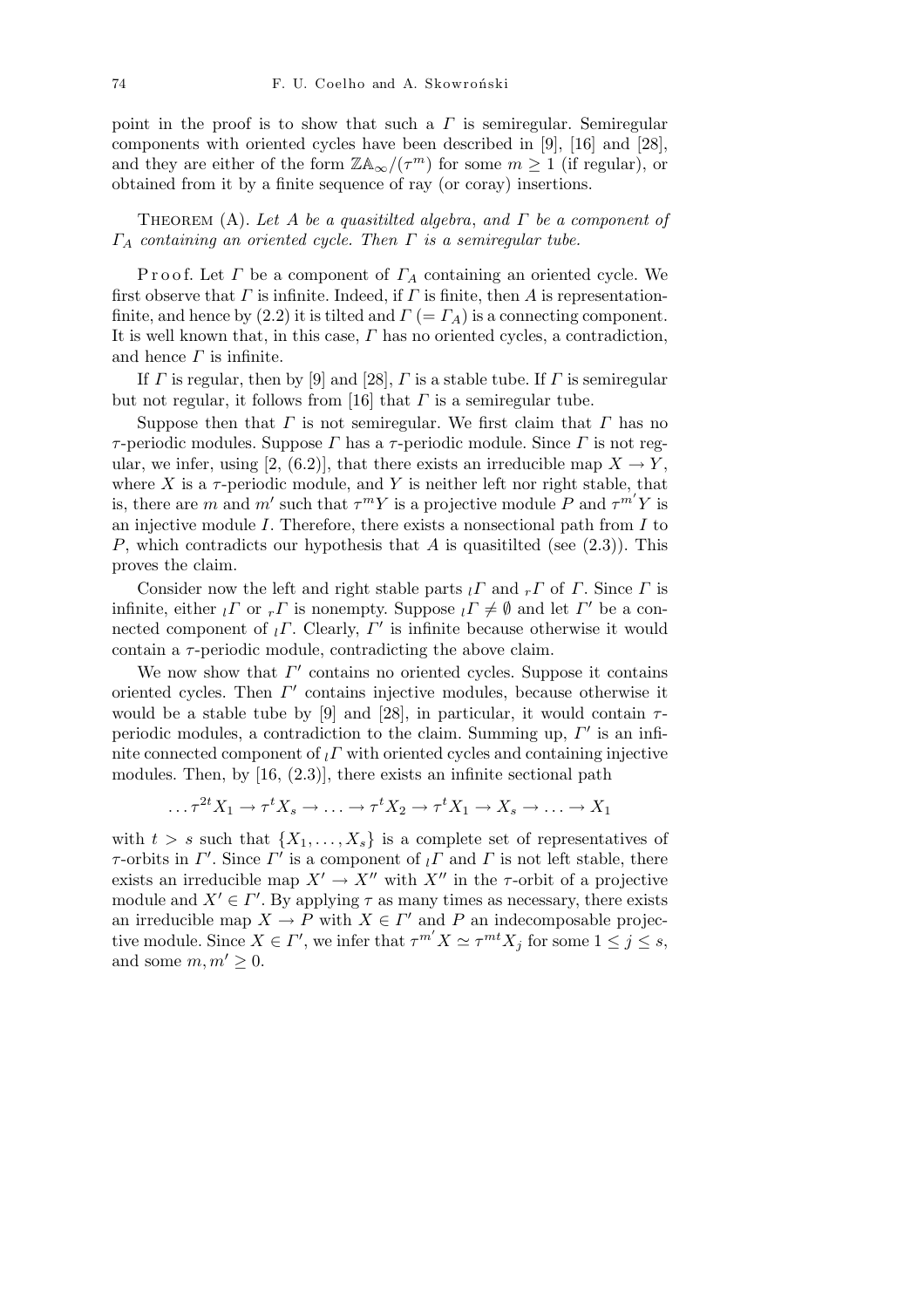It follows from the hypothesis on  $\Gamma'$  that there exists an oriented cycle (\*) in  $\Gamma'$  containing an injective module *I*. By (1.4), there are paths from *I* to each  $\tau^{r} I$ ,  $r \geq 1$ . Observe that *I* is in the  $\tau$ -orbit of one of  $X_1, \ldots, X_s$ , say *X*<sub>*i*</sub>. Thus, we get a path from *I* to  $\tau^{(m+1)t}X_i$ . Therefore, there exists a path

$$
I \stackrel{(*)}{\leadsto} I \leadsto \tau^{(m+1)t} X_i \leadsto \tau^{mt} X_j \leadsto X \to P
$$

from an injective module to a projective module which is not sectional because (*∗*) is not sectional by [4]. This contradicts *A* being quasitilted. Therefore, none of the components of *<sup>l</sup>Γ* contains an oriented cycle. Similarly, one can also show that  $r \Gamma$  contains no oriented cycles.

However, by hypothesis, *Γ* contains an oriented cycle

$$
Y_0 \to Y_1 \to \ldots \to Y_u = Y_0.
$$

By the above remarks, such an oriented cycle should contain a module which is not left stable and a module which is not right stable. By applying  $\tau^{-1}$ we can assume that  $Y_0$  is injective. Let  $Y_v$  and  $l \geq 0$  be such that  $\tau^l Y_v$  is projective, and assume that  $\tau^{i}Y_{j} \neq 0$  for each  $j \neq v$  and  $i \leq l$ . By (1.4), there exists a path from  $Y_0$  to  $\tau^l Y_0$  and then to  $\tau^l Y_v$ , which is projective, and this path can be chosen to be nonsectional, contradicting the fact that *A* is quasitilted, and the result is proven. ■

## **4. Regular components**

**4.1.** The main aim in this section is to prove Theorem (B) of the introduction, which concerns regular components of the Auslander–Reiten quiver of quasitilted algebras. We need the following lemma.

LEMMA. Let *A* be a quasitilted algebra and  $\Gamma$  be a component of  $\Gamma_A$ .

- (a) *If*  $\Gamma \cap \mathcal{R} \neq \emptyset$ , *then each*  $\tau$ -orbit of  $\Gamma$  *contains a module from*  $\mathcal{R}$ *.*
- (b) *If*  $\Gamma \cap \mathcal{L} \neq \emptyset$ , *then each*  $\tau$ -*orbit of*  $\Gamma$  *contains a module from*  $\mathcal{L}$ *.*

P r o o f. We only prove (a) because the proof of (b) is similar.

Let *Γ* be a component of  $\Gamma_A$  containing a module from  $\mathcal R$ . If the right stable part  $r \Gamma$  is empty, or equivalently if each  $\tau$ -orbit of  $\Gamma$  contains an injective module, then there is nothing to prove because  $R$  contains all the injective modules. Suppose  $r \to \emptyset$  and let  $\Gamma'$  be a connected component of  $r \Gamma$ . We first claim that  $\Gamma'$  has a module from  $\mathcal R$ . If  $\Gamma$  has no injective modules then  $\Gamma' = rI = \Gamma$ , and the claim is clear. Suppose that  $\Gamma$  contains an injective module. Then there exists an irreducible map  $I \rightarrow X'$ , where *I* is an injective module and  $X' \in \Gamma'$ . The claim now follows from the fact that  $X' \in \mathcal{R}$ , because  $I \in \mathcal{R}$ , and  $\mathcal{R}$  is closed under successors.

Let  $X \in \Gamma' \cap \mathcal{R}$  and let  $Y \in \Gamma'$ . We now show that  $\mathcal{O}(Y) \cap \mathcal{R} \neq \emptyset$ . Since  $\Gamma'$  is connected, there exists a walk

$$
X = X_0 \quad X_1 \quad \ldots \quad X_s = Y
$$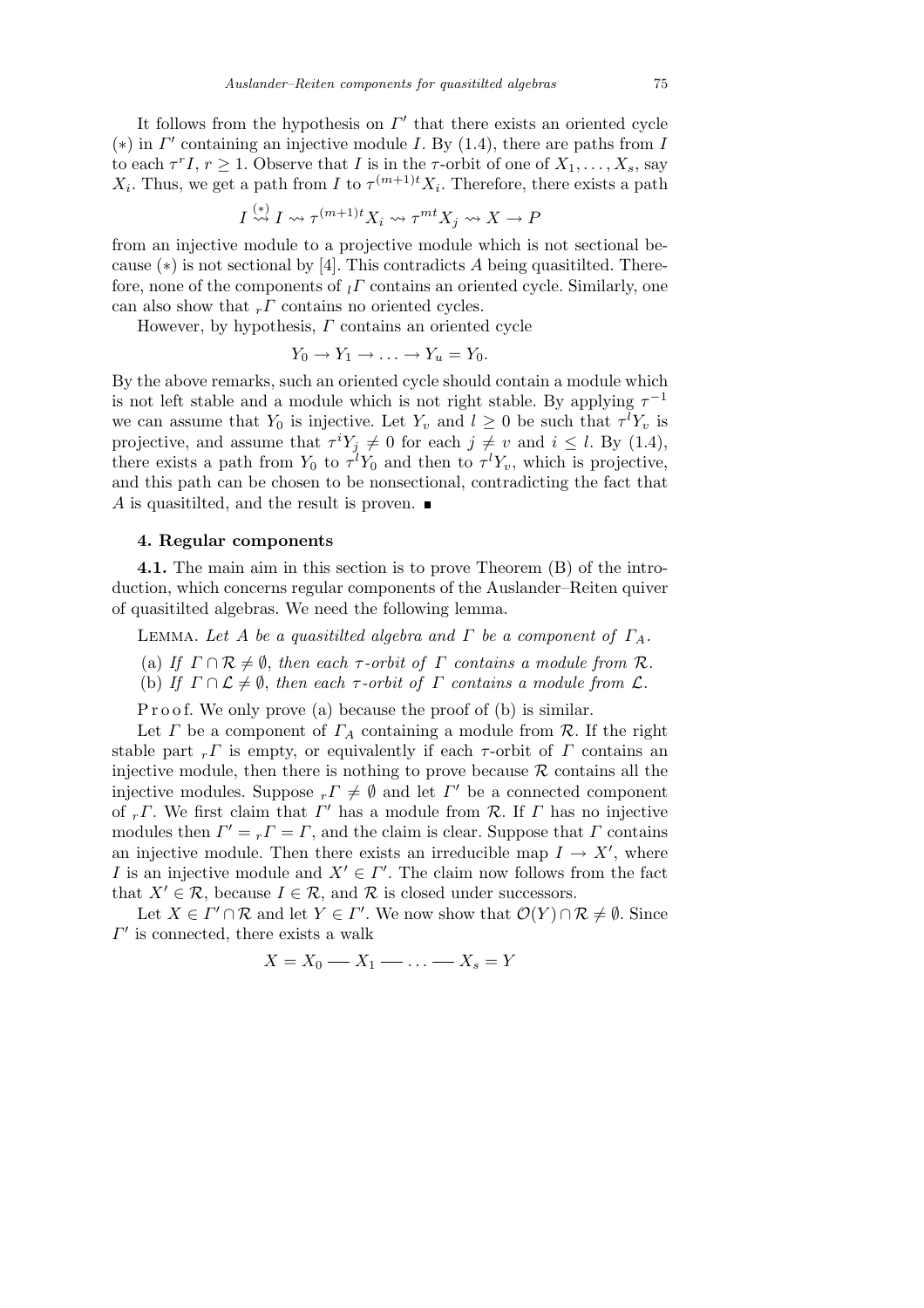in *Γ'*. Observe that the modules  $X_i$ ,  $i = 1, \ldots, s$ , are right stable and so one can apply  $\tau^-$  as many times as necessary to get a path from X to some  $\tau^{-m}Y, m \geq 0$ . Since  $\mathcal{R}$  is closed under successors we get  $\tau^{-m}Y \in \mathcal{R}$ , and hence each  $\tau$ -orbit of  $rT$  has a module from  $\mathcal{R}$ . The result now follows from the fact that the  $\tau$ -orbits which are not in  $_r \Gamma$  contain an injective module, and hence a module from *R*.

**4.2.** We can now prove Theorem (B) of the introduction.

Theorem (B). *Let A be a quasitilted algebra and Γ be a regular component of ΓA.*

- (a) *If*  $\Gamma \cap \mathcal{R} \neq \emptyset$ , *then*  $\Gamma$  *is contained in*  $\mathcal{R}$ *.*
- (b) *If*  $\Gamma \cap \mathcal{L} \neq \emptyset$ , *then*  $\Gamma$  *is contained in*  $\mathcal{L}$ *.*

P r o o f. Again, we only prove (a). Let *Γ* be a regular component containing a module *M* from  $\mathcal{R}$ . If  $\Gamma$  has oriented cycles, then by [9], it is a stable tube and then clearly every module in *Γ* is a successor of *M*, and therefore belongs to  $\mathcal R$  (see (2.4)).

Suppose from now on that *Γ* has no oriented cycles and let  $N \in \Gamma$ . We show that  $N \in \mathcal{R}$ . Suppose  $\Gamma$  has infinitely many  $\tau$ -orbits. By (4.1) there exists an  $m \in \mathbb{Z}$  such that  $\tau^m N \in \mathcal{R}$ . By (1.6), there exists a path from  $\tau^m N$  to *N*, and hence *N* is also in *R*. It remains to consider the case when *Γ* has only finitely many *τ*-orbits. If  $N \notin \mathcal{R}$ , then there exists a path

$$
N = X_0 \stackrel{f_0}{\rightarrow} X_1 \rightarrow \ldots \stackrel{f_{t-1}}{\longrightarrow} X_t = X,
$$

where id *X* > 1. It is well known that then  $\text{Hom}_A(\tau^- X, A) \neq 0$  (see (1.2)). Therefore there exists a path

$$
N = X_0 \stackrel{f_0}{\rightarrow} X_1 \rightarrow \dots \stackrel{f_{t-1}}{\rightarrow} X_t = X \stackrel{f_t}{\rightarrow} X_{t+1} \stackrel{f_{t+1}}{\rightarrow} \tau^- X \stackrel{f_{t+2}}{\rightarrow} P,
$$

where  $P$  is an indecomposable projective module, and the morphisms  $f_t$  and  $f_{t+1}$  are irreducible.

Since *Γ* is regular, we deduce that  $P \notin \Gamma$  and then at least one of the maps  $f_0, f_1, \ldots, f_{t-1}, f_{t+2}$  is in rad<sup>∞</sup>(mod *A*). Observe now that if  $g: Y \to Y$ *Y*<sup>*'*</sup> is a map in rad<sup>∞</sup>(mod *A*), then for each  $r \geq 1$ , there exist a chain of irreducible maps

$$
Y = Y_0 \stackrel{g_1}{\rightarrow} Y_1 \rightarrow \dots \stackrel{g_r}{\rightarrow} Y_r
$$

and a morphism  $h_r: Y_r \to Y'$  such that the composition  $h_r g_r \dots g_1$  is nonzero.

Suppose now that one of  $f_0, \ldots, f_{t-1}$  is in rad $\infty$ (mod *A*). By the above and (4.1), we infer that there exists a path from some module in *Γ* which belongs to *R* to *X*, and so id *X* = 1, a contradiction. If none of  $f_0, \ldots, f_{t-1}$ belongs to rad<sup>∞</sup>(mod *A*), then  $f_{t+2} \in \text{rad}^{\infty}(\text{mod }A)$ . By similar arguments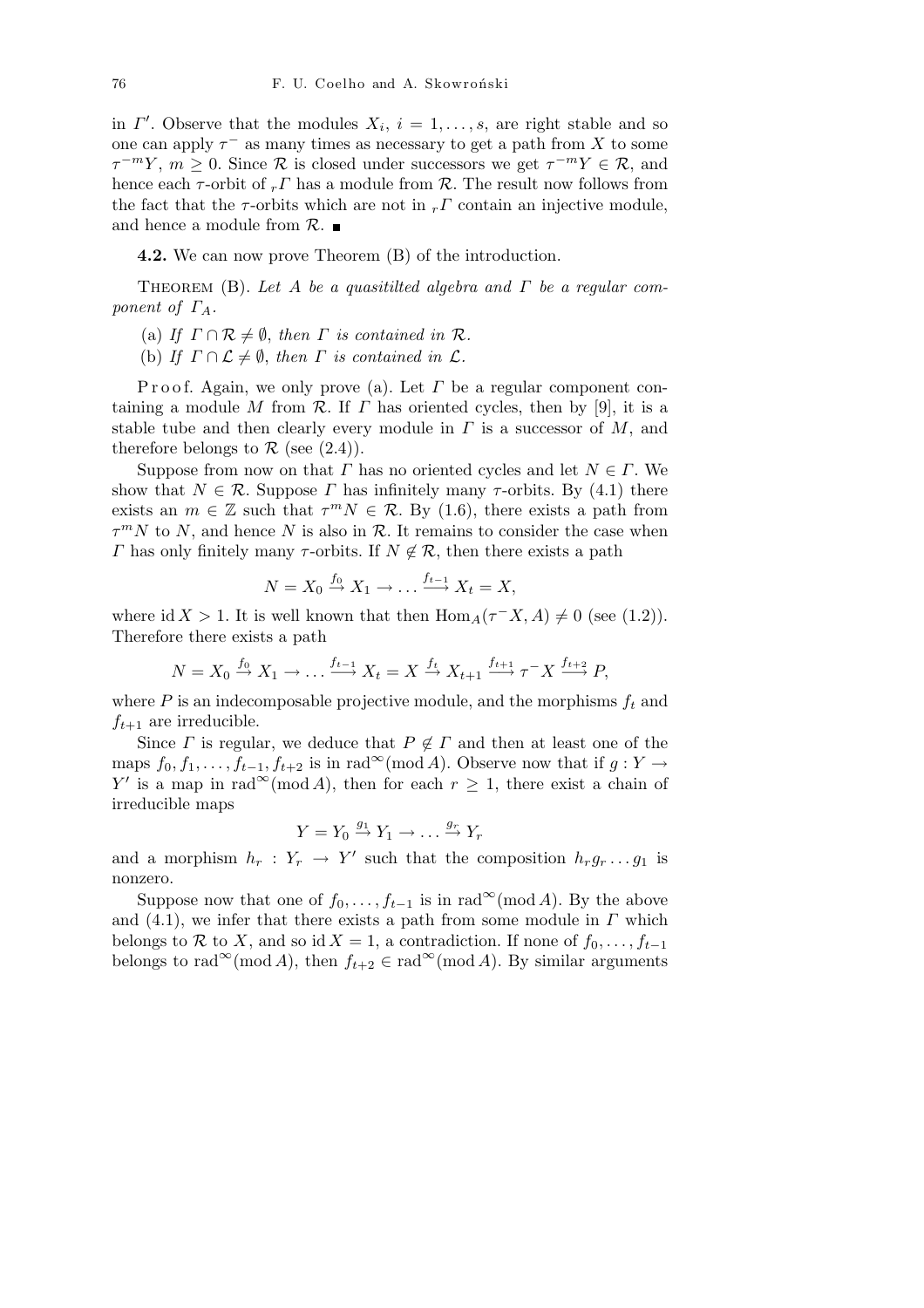there exists a module  $Z \in \Gamma$  such that  $\tau Z$  is in  $\mathcal R$  and  $\text{Hom}_A(Z, P) \neq 0$ , or equivalently, id  $\tau Z > 1$ , a contradiction.

### **5. Nonregular components**

**5.1.** Let *A* be a quasitilted algebra. We now concentrate on the study of nonregular components of *ΓA*. In this section we prove Theorems (C) and (D) and establish some immediate consequences.

Theorem (C). *Let A be a quasitilted algebra and Γ be a component of Γ<sup>A</sup> with infinitely many τ -orbits or containing an oriented cycle.*

(a) *If Γ contains a projective module, then Γ is contained in*  $\mathcal{L} \setminus \mathcal{R}$ *.* 

(b) *If*  $\Gamma$  *contains an injective module, then*  $\Gamma$  *is contained in*  $\mathcal{R} \setminus \mathcal{L}$ *.* 

P r o o f. We only prove (a). Let *Γ* be a component of *Γ<sup>A</sup>* containing a projective module. Suppose first that  $\Gamma$  has oriented cycles. Then, by (3.1),  $\Gamma$  is a ray tube. Suppose furthermore that there exists a module  $M \in \Gamma \cap \mathcal{R}$ . Since *Γ* is a ray tube, any module in *Γ* which belongs to a cycle is a successor of *M*, and hence belongs to  $R$  by  $(2.4)$ . On the other hand, there exists a module X which is a nonprojective summand of the radical of some projective module which belongs to an oriented cycle. By  $(1.2)$ , we infer that id  $\tau X > 1$ , a contradiction to the fact that  $\tau X$  should be in  $\mathcal R$  because it is a successor of  $M$ . Therefore,  $\Gamma \cap \mathcal{R} = \emptyset$ , and since ind  $A = \mathcal{R} \cup \mathcal{L}$ , we conclude that  $\Gamma \subset \mathcal{L} \setminus \mathcal{R}$ .

Suppose now *Γ* has infinitely many *τ* -orbits but no oriented cycles, and that  $\Gamma \cap \mathcal{R} \neq \emptyset$ . Then there exists a connected component  $\Gamma'$  of  $_r\Gamma$  with infinitely many  $\tau$ -orbits. It now follows from  $(4.1)$  that there exists a module  $M \in \Gamma' \cap \mathcal{R}$  such that the length of any walk from a nonstable module to the  $\tau$ -orbit of *M* is at least 2*n*, where *n* is the rank of  $K_0(A)$ . Let

$$
M'=X_0\longrightarrow X_1\longrightarrow\ldots\longrightarrow X_t=P
$$

be a walk in  $\Gamma'$  of minimal length from a module  $M'$  in the *τ*-orbit  $\mathcal{O}(M)$ of *M* to a projective module *P*. Because of the minimality, all the modules  $X_0, \ldots, X_{t-1}$  are left stable and then, by applying  $\tau$  conveniently, there exist an  $m \geq 0$  and a path of irreducible maps

$$
\tau^m M = Y_0 \to Y_1 \to \ldots \to Y_t = P.
$$

Since the modules  $Y_0, \ldots, Y_{t-1}$  are left stable, we get a path of irreducible maps from  $\tau^{m+1}M$  to  $\tau Y_{t-1}$ . On the other hand, by (1.5), there exists a path from *M* to  $\tau^{m+1}M$ , and then  $\tau Y_{t-1}$  is a successor of *M*, which implies that  $\tau Y_{t-1} \in \mathcal{R}$  (by (2.4)). This, however, contradicts id  $\tau Y_{t-1} > 1$ , because Hom<sub>*A*</sub>( $Y_{t-1}$ , *A*)  $\neq$  0. Therefore  $\Gamma \cap \mathcal{R} = \emptyset$  and because ind  $A = \mathcal{R} \cup \mathcal{L}$ , we have  $\Gamma \subset \mathcal{L} \setminus \mathcal{R}$  as required.  $\blacksquare$ 

**5.2.** For quasitilted algebras which are not tilted, the above result can be sharpened as follows.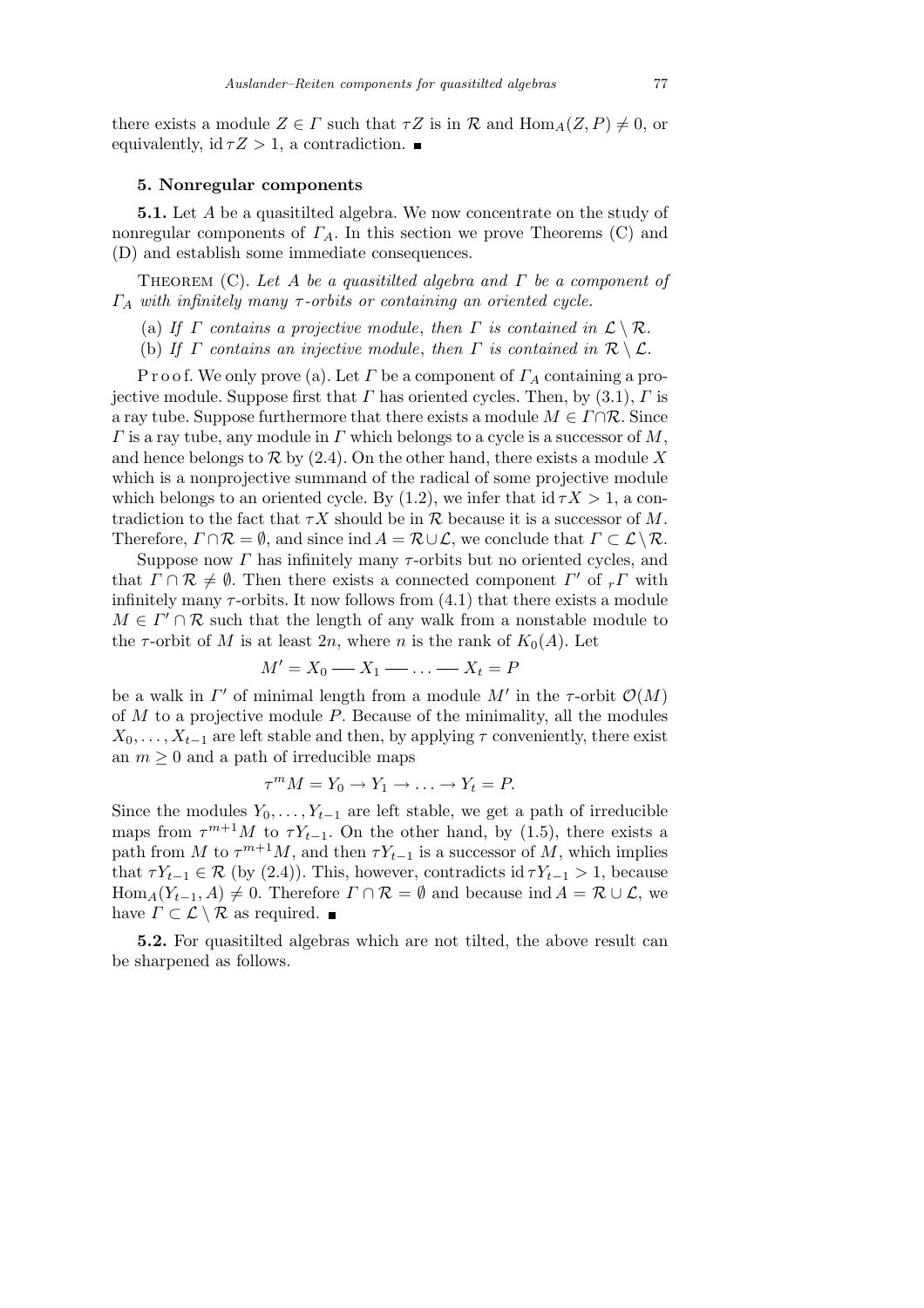Theorem (D). *Let A be a quasitilted algebra which is not tilted*, *and Γ be a component of ΓA.*

- (a) *If*  $\Gamma$  *contains a projective module, then*  $\Gamma$  *is contained in*  $\mathcal{L} \setminus \mathcal{R}$ *.*
- (b) *If*  $\Gamma$  *contains an injective module, then*  $\Gamma$  *is contained in*  $\mathcal{R} \setminus \mathcal{L}$ *.*

P r o o f. We only prove (a). Let *Γ* be a component containing a projective module. If *Γ* has oriented cycles or infinitely many *τ* -orbits, then the result follows from (5.1). Suppose then that *Γ* has no oriented cycles and only finitely many *τ* -orbits. Then there exists an indecomposable projective module *P* in *Γ* with no proper successors in *Γ* which are also projective modules. Since *A* is not tilted,  $P \notin \mathcal{R}$  (by (2.5)). Therefore, there exists a path

$$
P = X_0 \stackrel{f_0}{\rightarrow} X_1 \rightarrow \ldots \stackrel{f_{t-1}}{\longrightarrow} X_t = X,
$$

where id *X* > 1, or equivalently,  $\text{Hom}_A(\tau^- X, A) \neq 0$  (by (1.2)). Hence, there exists a path

$$
P = X_0 \xrightarrow{f_0} X_1 \to \dots \xrightarrow{f_{t-1}} X_t = X \xrightarrow{f_t} X_{t+1} \xrightarrow{f_{t+1}} \tau^{-1} X \xrightarrow{f_{t+2}} P',
$$

where  $P'$  is an indecomposable projective module, and  $f_t$  and  $f_{t+1}$  are irreducible maps. By our hypothesis on  $P$ , at least one of the maps  $f_0, \ldots$ ,  $f_{t-1}, f_{t+2}$  is in rad<sup>∞</sup>(mod *A*). Suppose one of  $f_0, \ldots, f_{t-1}$  is in rad<sup>∞</sup>(mod *A*). Following the considerations in the proof of Theorem (B) we infer that there exists a path from some module in  $\Gamma \cap \mathcal{R}$  to *X*, a contradiction because  $id X > 1.$ 

Thus,  $f_{t+2} \in \text{rad}^{\infty}(\text{mod }A)$ . Also, by similar considerations to those in the proof of Theorem (B), there exists a module  $Z \in \Gamma$  such that  $\tau Z \in \mathcal{R}$ and  $\text{Hom}_{A}(Z, P') \neq 0$ , or equivalently, id  $\tau Z > 1$ , a contradiction, and this finishes the proof.  $\blacksquare$ 

**5.3.** We have the following direct consequences of (5.2).

COROLLARY. Let  $A$  be a quasitilted algebra, and  $\Gamma$  be a component of  $\Gamma_A$ . *If Γ is not semiregular* , *then A is tilted and Γ is the* (*unique*) *connecting component of ΓA.*

Note that the above corollary generalizes [11, (II.3.6)] which says that any representation-finite quasitilted algebra is tilted, because clearly the Auslander–Reiten quiver of any representation-finite algebra is not semiregular.

**5.4.** Corollary (E). *Let A be a quasitilted algebra which is not tilted. Then any component of Γ<sup>A</sup> is semiregular.*

**5.5.** COROLLARY (F). Let A be a quasitilted algebra which is not tilted. *Then every component Γ of Γ<sup>A</sup> having a module from R∩L is regular* , *and hence consists of modules from R ∩ L.*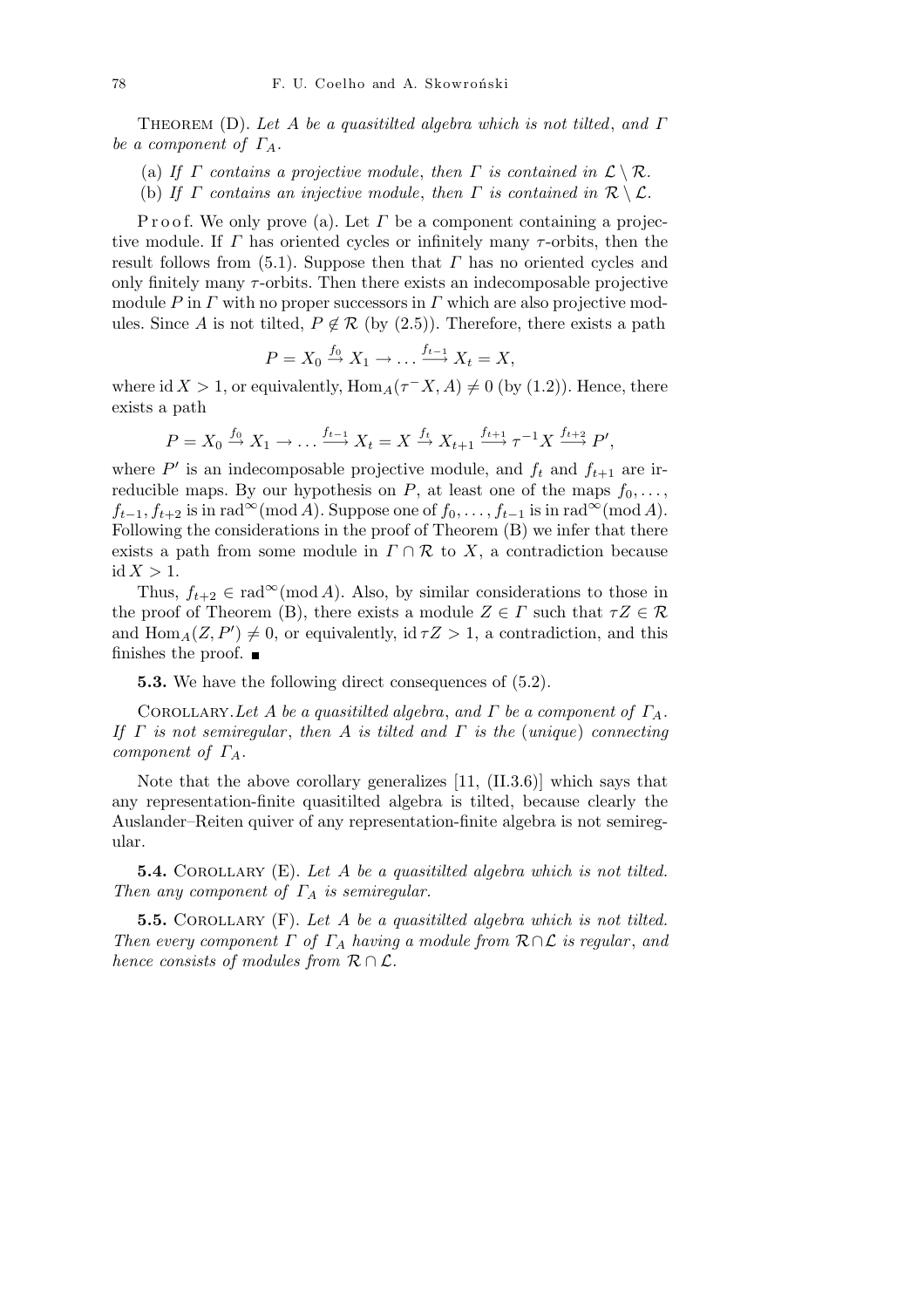#### **6. Some consequences**

**6.1.** We say that a property holds for almost all modules if it holds for all but finitely many of them. In [1], I. Assem and the first named author have characterized the finite-dimensional algebras over algebraically closed fields which have the property that almost all of their indecomposable modules have injective (or projective) dimension at most one. These algebras are called *left* (respectively, *right*) *glueings of tilted algebras* (see [1] for details).

For an artin algebra *A* such that id  $X \leq 1$  for almost all  $X \in \text{ind } A$ , it follows from [5], [6] and [23] that  $\Gamma_A$  contains a component  $\Gamma$  containing all the projective modules and such that: (i) almost all of its modules lie in the  $\tau$ -orbits of projective modules; and (ii) there are at most finitely many modules in *Γ* belonging to oriented cycles.

**6.2.** We shall use the above fact to show the following result.

Proposition. *Let A be a quasitilted algebra.*

- (a) *The following are equivalent*:
	- (i) id  $X \leq 1$  *for almost all*  $X \in \text{ind } A$ *.*
	- (ii) *A is tilted and Γ<sup>A</sup> has a postprojective component with a complete slice.*
	- (iii)  $\mathcal{R}$  *is cofinite in* ind  $\mathcal{A}$ *.*
- (b) *The following are equivalent*:
	- (i)  $\text{pd } X \leq 1$  *for almost all*  $X \in \text{ind } A$ *.*
	- (ii) *A is tilted and Γ<sup>A</sup> has a preinjective component with a complete slice.*
	- (iii)  $\mathcal{L}$  *is cofinite in* ind  $\mathcal{A}$ *.*

P r o o f. We only prove (a) because the proof of (b) is similar.

(i)*⇒*(ii). Suppose id *X ≤* 1 for almost all *X ∈* ind *A*. By the above remarks,  $\Gamma_A$  has a component containing all the projective modules and such that almost all of its modules belong to the  $\tau$ -orbits of projective modules and there are at most finitely many modules in *Γ* belonging to oriented cycles. Suppose *Γ* contains an injective module. Then *Γ* is a nonsemiregular component, and hence, by (5.3), *A* is tilted and *Γ* is a connecting component. Clearly, *Γ* is then postprojective.

If *Γ* contains no injective modules, then *Γ* is in fact a postprojective component (see  $[5, (6.7)]$  or  $[16, (2.1)]$ ). Clearly, a postprojective component containing all projective modules and no injective modules is indeed connecting and (ii) follows.

(ii)*⇒*(iii). By (2.6), all modules which are successors of a complete slice belong to  $\mathcal{R}$ . Now, if  $\Gamma_A$  has a postprojective component  $\Gamma$  with a complete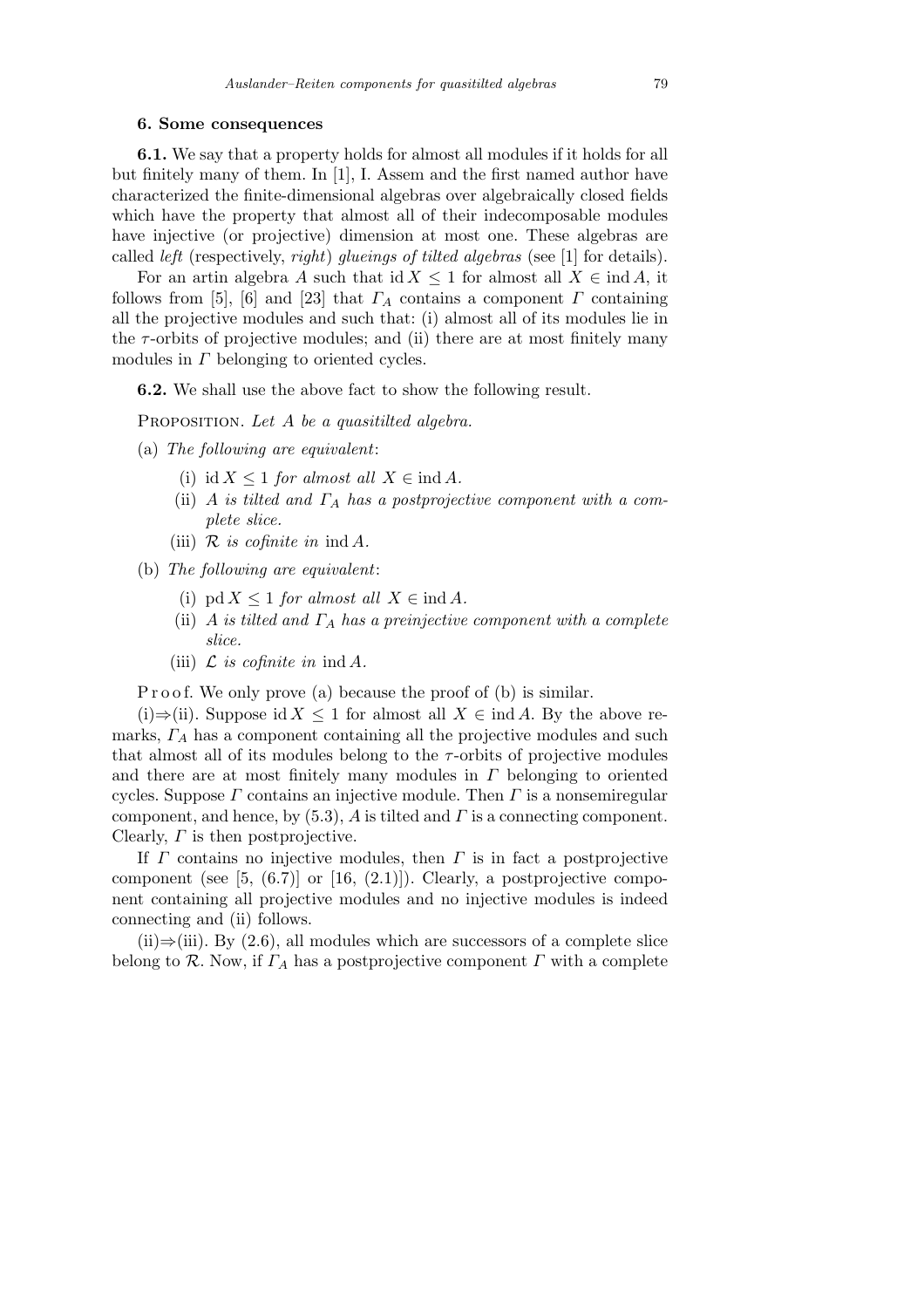slice, then almost all modules in ind *A* are successors of a complete slice in *Γ*. This proves (iii).

 $(iii)$  $\Rightarrow$  $(i).$  Clear. ■

**6.3.** Corollary. *Let A be a quasitilted algebra which is not tilted. Then there are infinitely many indecomposable modules* X with  $pd X = 2$  and *infinitely many indecomposable modules Y with*  $pd Y = 2$ *.* 

**6.4.** It has been shown independently in [1] and [23] that a representation-infinite algebra is concealed if and only if  $p \, d \, X \leq 1$  and  $i \, d \, X \leq 1$  for almost all  $X \in \text{ind } A$ . The next result is also a direct consequence of (6.2).

Corollary. *The following are equivalent for a representation-infinite artin algebra A*:

(a)  $\text{pd } X \leq 1$  *and*  $\text{id } X \leq 1$  *for almost all*  $X \in \text{ind } A$ *.* 

(b) *A is concealed.*

(c) *A is quasitilted and R ∩ L is cofinite in* ind *A.*

**6.5.** The next two results are direct consequences of the previous sections.

Proposition. *Let A be a quasitilted algebra*, *and Γ be a component of ΓA.*

(a) *If Γ contains a projective module, then*  $\Gamma \subset \mathcal{L} \setminus \mathcal{R}$  *if and only if*  $\Gamma$ *has no complete slice.*

(b) *If Γ contains an injective module, then*  $\Gamma \subset \mathcal{R} \setminus \mathcal{L}$  *if and only if*  $\Gamma$ *has no complete slice.*

P r o o f. We only prove (a). Let *Γ* be a component containing a projective module. If  $\Gamma \subset \mathcal{L} \setminus \mathcal{R}$  then, clearly,  $\Gamma$  contains no complete slice (see (2.6)).

Suppose now that *Γ* has no complete slice. If *A* is not tilted, then by (5.2),  $\Gamma \subset \mathcal{L} \setminus \mathcal{R}$ . Moreover, if  $\Gamma$  contains oriented cycles or has infinitely many *τ*-orbits, then by (5.1),  $\Gamma \subset \mathcal{L} \setminus \mathcal{R}$ . It remains to show the result when *A* is tilted, and *Γ* is a component without oriented cycles and with only finitely many  $\tau$ -orbits. Since by hypothesis,  $\Gamma$  is not a connecting component, we infer that *Γ* is postprojective and it does not contain injective modules. Clearly,  $\Gamma \subset \mathcal{L}$ .

Suppose now that *Γ∩R* has a module *X*. Observe that *Γ* does not contain all the projective modules and in fact, since *A* is connected, there exist indecomposable projective modules  $P \in \Gamma$  and  $P' \notin \Gamma$  with  $\text{Hom}_A(P, P') \neq 0$ . Since  $Hom_A(P, P') = rad^{\infty}(P, P')$ , we infer that for each  $t \geq 1$ , there exist a path of irreducible maps

$$
P = Y_0 \to Y_1 \to \ldots \to Y_t
$$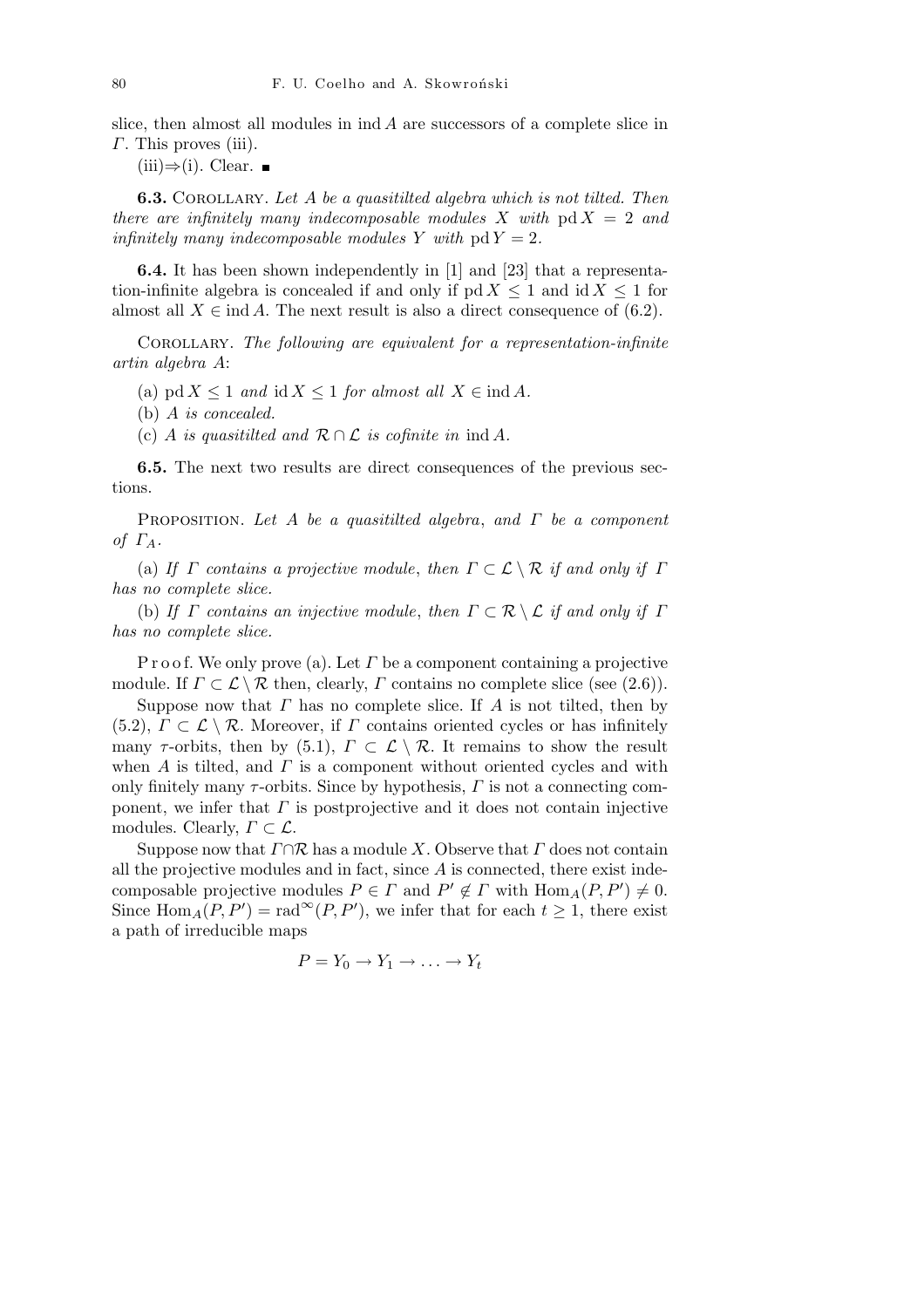and a nonzero map  $f_t \in \text{Hom}(Y_t, P')$ . Note that all the successors of *X* are in *R* and hence there are only finitely many modules in *Γ* which are not in *R*. Therefore, there exists *t* such that  $\tau Y_t \in \mathcal{R}$  and  $\text{Hom}_A(Y_t, P') \neq 0$ , or equivalently id  $\tau Y_t > 1$  (by (1.2)), a contradiction. Therefore,  $\Gamma \cap \mathcal{R} = \emptyset$  as required.

**6.6.** Proposition. *The following are equivalent for a quasitilted algebra A*:

(a) *Each nonregular component is contained either in*  $\mathcal{L} \setminus \mathcal{R}$  *or in*  $\mathcal{R} \setminus \mathcal{L}$ *.* 

(b) *A is either not tilted, or a tilted algebra of the form*  $A = \text{End}_H(T)$ , *where T is a regular tilting module over a hereditary algebra H.*

P r o o f. (a)*⇒*(b). Suppose *A* is tilted. Then *Γ<sup>A</sup>* contains a connecting component *Γ*. If *Γ* is nonregular, then by (a), it is contained either in  $\mathcal{L} \setminus \mathcal{R}$ or in  $\mathcal{R} \backslash \mathcal{L}$ , a contradiction to the fact that *Γ* contains a complete slice lying in  $\mathcal{R} \cap \mathcal{L}$  (2.6). Then *Γ* is regular and, by (2.1),  $A = \text{End}_{H}(T)$ , where *T* is a regular tilting module over a hereditary algebra *H*.

 $(b) \Rightarrow (a)$ . Let *Γ* be a nonregular component of *Γ*<sub>*A*</sub>. If *A* is not tilted, then by (5.2), *Γ* is contained either in  $\mathcal{L} \setminus \mathcal{R}$  or in  $\mathcal{R} \setminus \mathcal{L}$ . If now  $A = \text{End}_{H}(T)$ , where *T* is a regular tilting module over a hereditary algebra *H*, then *Γ* is not the connecting component of  $\Gamma_A$  (by (2.1)), and hence it does not contain a complete slice. By [20],  $\Gamma$  is semiregular and by (5.1),  $\Gamma$  is contained in  $\mathcal{L} \setminus \mathcal{R}$  in case it has projective modules, or in  $\mathcal{R} \setminus \mathcal{L}$  in case it has injective modules. This proves the result.

**Acknowledgements.** Both authors gratefully acknowledge support from the Polish Scientific Grant KBN No. 590/PO3/95/08. The first named author also gratefully acknowledges support from FAPESP and CNPq, Brasil, and the hospitality of the Nicholas Copernicus University.

#### **References**

- [1] I. A s s em and F. U. C o el h o, *Glueings of tilted algebras*, J. Pure Appl. Algebra 96 (1994), 225–243.
- [2] M. Auslander and I. Reiten, *Representation theory of artin algebras V*, Comm. Algebra 5 (1977), 519–554.
- [3] M. Auslander, I. Reiten and S. Smalø, *Representation Theory of Artin Algebras*, Cambridge Stud. Adv. Math. 36, Cambridge Univ. Press, 1995.
- [4] R. B a utista and S. Smalø, *Non-existent cycles*, Comm. Algebra 11 (1983), 1755– 1767.
- [5] F. U. Coelho, *Components of Auslander–Reiten quivers containing only preprojective modules*, J. Algebra 157 (1993), 472–488.
- [6] —, *A note on preinjective partial tilting modules*, in: Representations of Algebras, CMS Conf. Proc. 14, Amer. Math. Soc., 1994, 109–115.